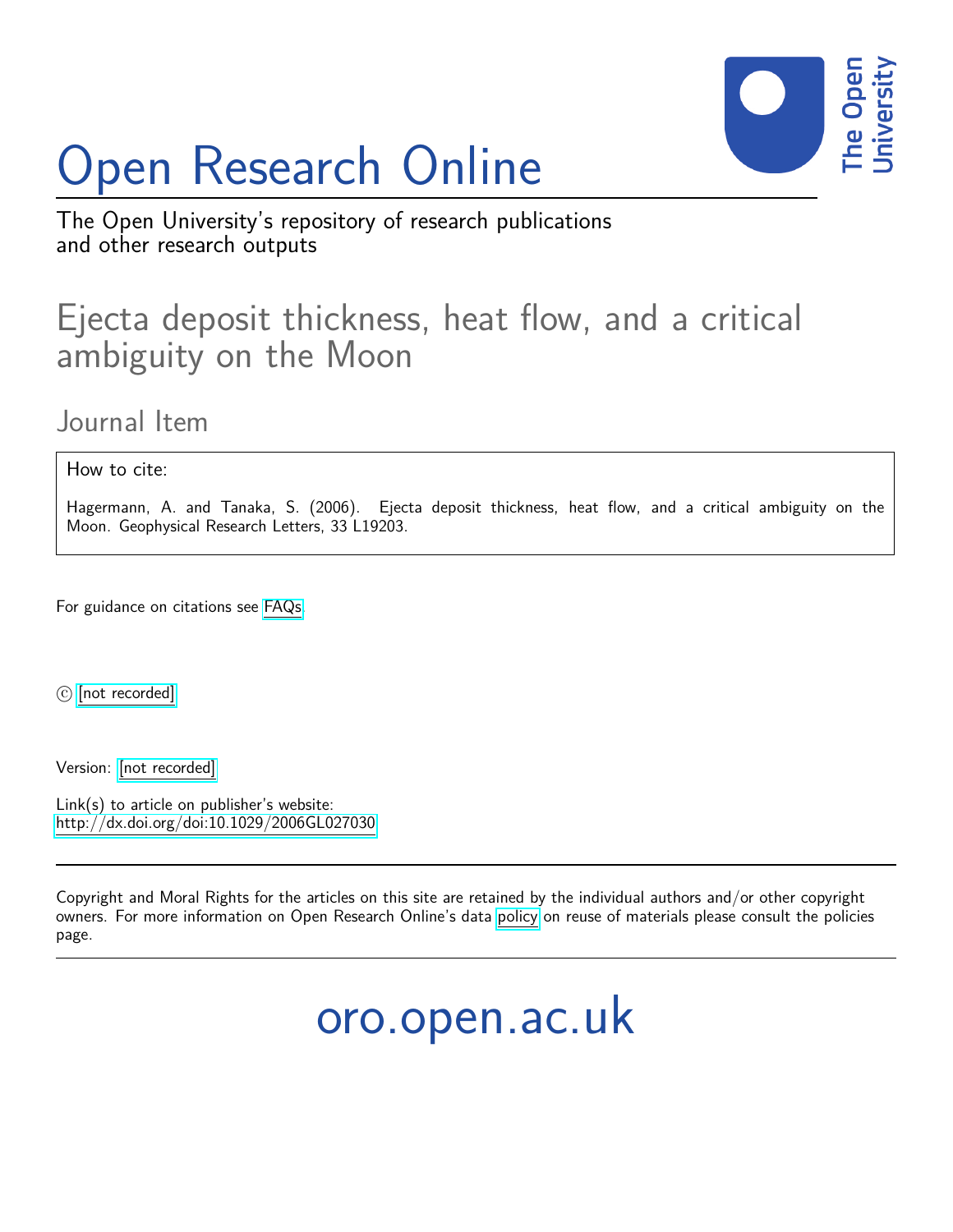

### Ejecta deposit thickness, heat flow, and a critical ambiguity on the Moon

A. Hagermann<sup>1,2</sup> and S. Tanaka<sup>1</sup>

Received 26 May 2006; revised 2 August 2006; accepted 6 September 2006; published 6 October 2006.

[1] The Apollo lunar heat flow measurements gave values of 21 and  $16$  mW m<sup>-2</sup> which, after extrapolation based on thorium abundances, yields a global estimate of 18 mW m<sup>-2</sup>. A refinement of the assumptions of the subsurface structure and the resulting focusing of heat flux later led to a revision of the global value to 12 mW m<sup>-2</sup>. We think that to date none of the models linking the Apollo heat flow measurements has sufficiently highlighted a critical source of ambiguity. Little attention has been paid to the full magnitude of the uncertainty in these measurements caused by near – surface Thorium abundances and the local thickness of the ejecta blanket generated by the Imbrium impact. In a simple study we show that lunar heat flow is contingent upon the thickness of the ejecta blanket of the hypothetical impact. A model with an exponential decrease of Th concentration with depth can explain the difference in surface heat flow between the Apollo 15 and the Apollo 17 measurements. A constant Thorium concentration within the ejecta layer amplifies this effect. The variation in local surface Th abundance, if taken as representative of the subsurface Th distribution within the ejecta blanket, amplifies the uncertainty. We conclude that further measurements are essential for making well-founded statements about the subsurface abundance of radioactive elements, mantle heat flux and the thermal state of the Moon. Citation: Hagermann, A., and S. Tanaka (2006), Ejecta deposit thickness, heat flow, and a critical ambiguity on the Moon, Geophys. Res. Lett., 33, L19203, doi:10.1029/2006GL027030.

#### 1. Introduction

[2] With the scientific interest in the Moon rekindled anew, it appears timely to look at the Apollo heat flow measurements and their impact on models of lunar origin and evolution. Lunar heat flow measurements were carried out during the Apollo 15 and 17 missions, at Hadley Rille and Taurus Littrow. First estimates of 33 mW  $m^{-2} \pm 15\%$  at Hadley Rille were soon revised and final estimates for the two sites were 21 and 16 mW m<sup>-2</sup>  $\pm$  15%, respectively [*Langseth* et al., 1972, 1976]. Assuming these sites were representative, a global value of 18 mW  $m^{-2}$  was estimated after extrapolation, suggesting a significant difference in heat flow. Rasmussen and Warren [1985] and Warren and Rasmussen [1987] finally suggested adjusting the Apollo measurements for the effect caused by the measurement site being located

near the highlands/mare boundary, resulting in a focusing of the heat flux by a variation of megaregolith thickness. Their corrected value was 12 mW  $m^{-2}$ , so the bulk U content they derived was less than half of what Langseth et al. [1976] had estimated. Recently, Saito et al. [2003] have shown how location and magnitude of the focusing effect are highly dependent upon location and angular orientation of the transition from thick to thin megaregolith, suggesting that the final word on the Apollo values has not yet been spoken. Moreover, Wieczorek and Huang [2006] showed how important other factors like e.g., the precession of the lunar orbit are to the analysis. In addition to these fundamental problems in interpretation, the design of the Apollo heat flow experiments limits accuracy and reliability of the results. On the one hand, the nominal insertion depth of 3 m was almost never achieved due to technical difficulties. On the other hand, the insertion procedure and setup limit the reliability of the active thermal conductivity measurements; a fiberglass tube lined the borehole, making thermal contact very difficult to estimate.

#### 2. Heat Flow From a Th-Enriched Ejecta Layer

[3] Give or take a few mW  $m^{-2}$ , the Apollo measurements should be able to tell us what the local and global crustal abundances of radioactive elements are and what the heat flow from the mantle could be. This brings up the question of the (in)homogeneity and thickness of KREEP – rich surface and subsurface material, a potentially substantial contribution to the surface heat flux because of its high content of radioactive heat sources. We are therefore trying to re-assess the relevance of the Apollo heat flow data against the assumption that material rich in incompatible elements was excavated from what is known as the Procellarum KREEP Terrane (PKT) and re-distributed on top of a refractory – poor crust in the Imbrium impact event [Haskin, 1998]. The surface Th abundance derived from the Lunar Prospector gamma-ray spectrometer shows considerable variation in surface concentration within what can be considered as the Imbrium ejecta. Moreover, the thickness of the ejecta layer is dependent on the size of the original impact basin and varies with distance from its center.

[4] *Lawrence et al.* [1998, 2000, 2003] give the thorium distributions measured by the LP–GRS instrument. According to their data, available on the PDS, thorium abundances in the region of the Apollo 15 and Apollo 17 landing sites are 5.237 and 2.74 ppm respectively. It needs to be noted that these are indeed *surface* concentrations, gamma-ray spectroscopy being sensitive on scales of m below the surface [e.g., Evans et al., 1993], whereas this study looks at the km depth range. For example, in the PKT itself, low Th mare basalts only a few km thick could be covering a thorium rich crust, and thus the surface Th abundance is probably not

<sup>&</sup>lt;sup>1</sup>Institute of Space and Astronautical Science, Japan Aerospace Exploration Agency (JAXA), Sagamihara, Kanagawa, Japan. <sup>2</sup>

<sup>&</sup>lt;sup>2</sup>Now at Planetary and Space Sciences Research Institute, Open University, Milton Keynes, UK.

Copyright 2006 by the American Geophysical Union. 0094-8276/06/2006GL027030\$05.00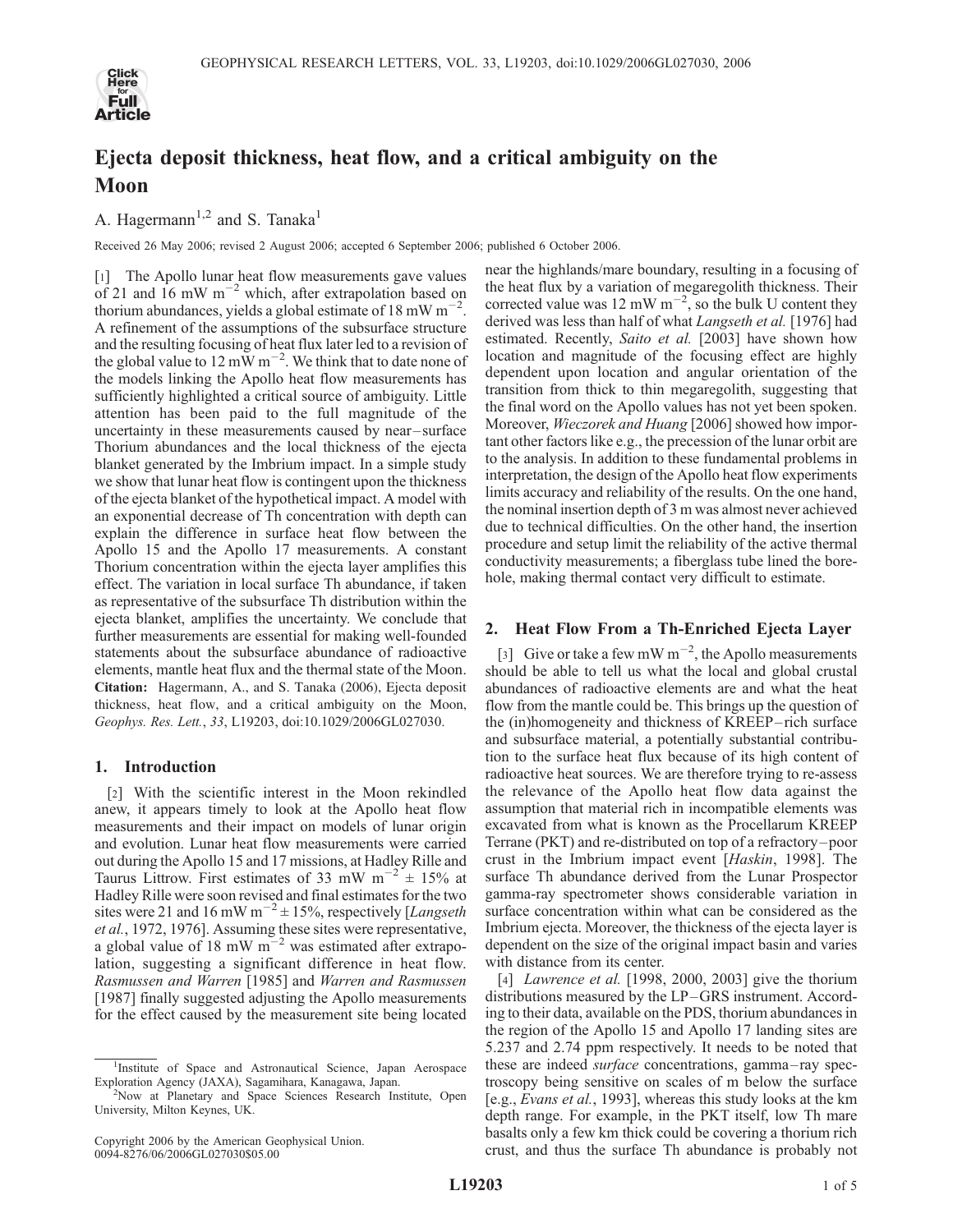representative. In addition, the LP-GRS data have a resolution of approx. 30 km, so that the influence of low Th mare basalts within a sensor footprint might conceal a much higher Th surface abundance. Measurements near the Apollo 17 site show that about 50 km NE, i.e., farther away from the marehighland boundary, surface Th abundances are some 0.5 ppm higher, and in the immediate vicinity of the Apollo 15 landing site, many measurements in the  $6-7$  ppm range suggest a probably higher abundance. The increase of Th concentrations towards the center of the Imbrium impact is compatible with cratering models, resulting in an excavation of Th-rich material from an enriched crust, possibly from greater depths. As Warren [2001] pointed out, we should expect more material from greater depths at distances closer to the center of the impact [see also *Stoeffler et al.*, 1975]. Moreover, material closer to the crater rim should also contain more primary ejecta and less substrate. In addition, ejecta deposit thickness falls as a power of  $1/r$ ; Housen et al. [1983] suggest an approximate  $\propto (R/r)^{e_r}$  local ejecta blanket thickness function, with  $e_r$  ranging from 2.5 to 3, R being the transient crater radius and r the distance from the crater center.

[5] The approximate location of the Imbrium impact can be estimated from geological features [e.g., Wilhelms and McCauley, 1971] as well as topography, gravity and crustal thickness estimates. We have taken the center location given by Wieczorek and Zuber [2001], who give 37.5°N latitude and 19°W longitude, based on a crustal thickness model. This should be a reasonably accurate indication for the purpose of our study. As for the possible location of the PKT, one can take the locations of the dipole axes of global elemental distributions as given by Feldman et al. [2002] as an indication.

[6] Assuming that the impact occurred at  $37.5^{\circ}$  and  $19^{\circ}$ W, the two Apollo sites are consequently 675 km and 1400 km away from the assumed impact, which should result in a substantial difference in ejecta thickness between the two locations. Haskin [1998] pointed out that the Imbrium transient crater radius was likely to be in the range from 335 km to 485 km [Spudis, 1993], estimates supported by the relative proportions of Imbrium ejecta and substrate in the ejecta deposits. He modeled the thickness of the Imbrium ejecta deposits as a function of distance for these two radii. In a more recent study, Haskin et al. [2003] investigated the possible proportions of primary fragments in the ejecta more closely, based on a transient crater radius of 370 km [Wieczorek and Phillips, 1999]. We try to look at the potential impact of the ejecta blanket thickness and therefore we adopt the two extremes from *Haskin's* [1998] study, dubbing them the 'large crater' and the 'small crater' models.

[7] Assuming that *Haskin's* [1998] models limit the reasonable range of possible crater radii, we estimate the thickness H at the Apollo 15 landing site to be around 5.5 km for a 335 km ''small'' crater and 22 km for a 485 km 'large' crater. Similarly, we can estimate the ejecta layer at the Apollo 17 site to be 700 m and 2500 m respectively [cf. Haskin, 1998, Figure 3]. Of course, given the rapid decrease of deposit thickness with distance, these numbers are highly sensitive to impact location and transient crater size. Additional unknowns include total ejecta volume and ejecta launch angle. The uncertainties in our knowledge of these somewhat critical parameters do therefore not justify the use of elaborate cratering models and we consider the above thickness estimates to be a useful guide for the purpose of our study. We can, however, assess the sensitivity of our model to the choice of parameters, varying the parameters used by Housen et al. [1983] in order to quantify the remaining uncertainties. The two Apollo landing sites would be 2 and 4.2 R away from the center of the 'small' impact or 1.4 and 2.9 R for a 'large' impact. We now look at extreme cases of the ejecta blanket thickness as suggested by Housen et al.'s [1983] near field scaling law. Haskin [1998] used  $40^{\circ}$ , so we vary the launch angle from  $35^{\circ}$  to  $45^{\circ}$ . We further vary Housen et al.'s A factor from 0.08 to 0.32, exponent  $e_r$  from 2.5 to 3 [Housen] et al., 1983] and D from 0.63 [Wieczorek and Zuber, 2001] to 0.83. (see Housen et al. [1983], Piekutowski [1980], Wieczorek and Zuber [2001] and references therein for these values). In essence, choice of crater radius and Housen et al.'s A dominate the uncertainty in the ejecta deposit thickness; A enters proportionally with a factor of 4, while the crater radius R contributes a factor of 5. The most favourable combination of parameters yields local blanket thicknesses of 20 km vs 1.5 km, whereas, according to the above bounds, the thinnest conceivable blanket is only 500 m and a few tens of meters thick at the two sites. Note, however, that the near – field approximation we used probably underestimates the real thickness by more than a factor of two for  $r < 2R$ , as *Housen* et al. [1983] illustrate. While all these parameters result in some quantitative differences in ejecta blanket thickness, they do not challenge our assumption that the ejecta blanket at the Apollo 15 landing site is probably substantially thicker than at the Apollo 17 site. The extreme cases, no matter how good a description of reality, show a factor of 7.5 to 15 between the two local thicknesses, and it is primarily this large factor that determines the ejecta deposit contribution to local heat flow. There is enough scope in other model parameters, such as the Th concentration or depth distribution, to make up for a substantial deviation from Haskin's model. Admittedly, a putative blanket of only 500 m cannot be expected to contribute more than some  $0.5$  mW  $M^{-2}$ , but one needs to keep in mind that this value was obtained using a combination of the most extreme of parameters and a rather poor approximation for  $r < 2R$ .

[8] Given the two crater radii and resulting deposit thickness estimates based on Haskin's [1998] model, we now estimate the contribution of the ejecta layer to the total surface heat flux. For this purpose, we use the usual ratios of 3.7, 2000 and 1.19E-4 for Th/U, K/U and K/K [e.g., Papike et al., 1998]. We use three different estimates for the abundance of radioactive elements: in the nominal case, we assume the LP-GRS measurements at each location to be representative. Our nominal model of different Th concentrations is supported by Stoeffler et al.'s [1975] observation that material which originated from larger depths (and thus possibly containing more radioactive elements) is more abundant closer to the crater. Haskin et al.'s [2003] study also underpins the concept of a higher proportion of Th rich primary ejecta near the crater. In order not to overestimate the quantitative nature of this effect, we consider the possibility that either of the values is not representative in two further cases, i.e., we estimate the radioactive element abundances at the surface to be the same at both locations, either based on a 'high' Th abundance of 5.237 ppm (as measured at the Apollo 15 site) or on a 'low' Th abundance (i.e., the Apollo 17 site value of 2.74 ppm). We use the ejecta thickness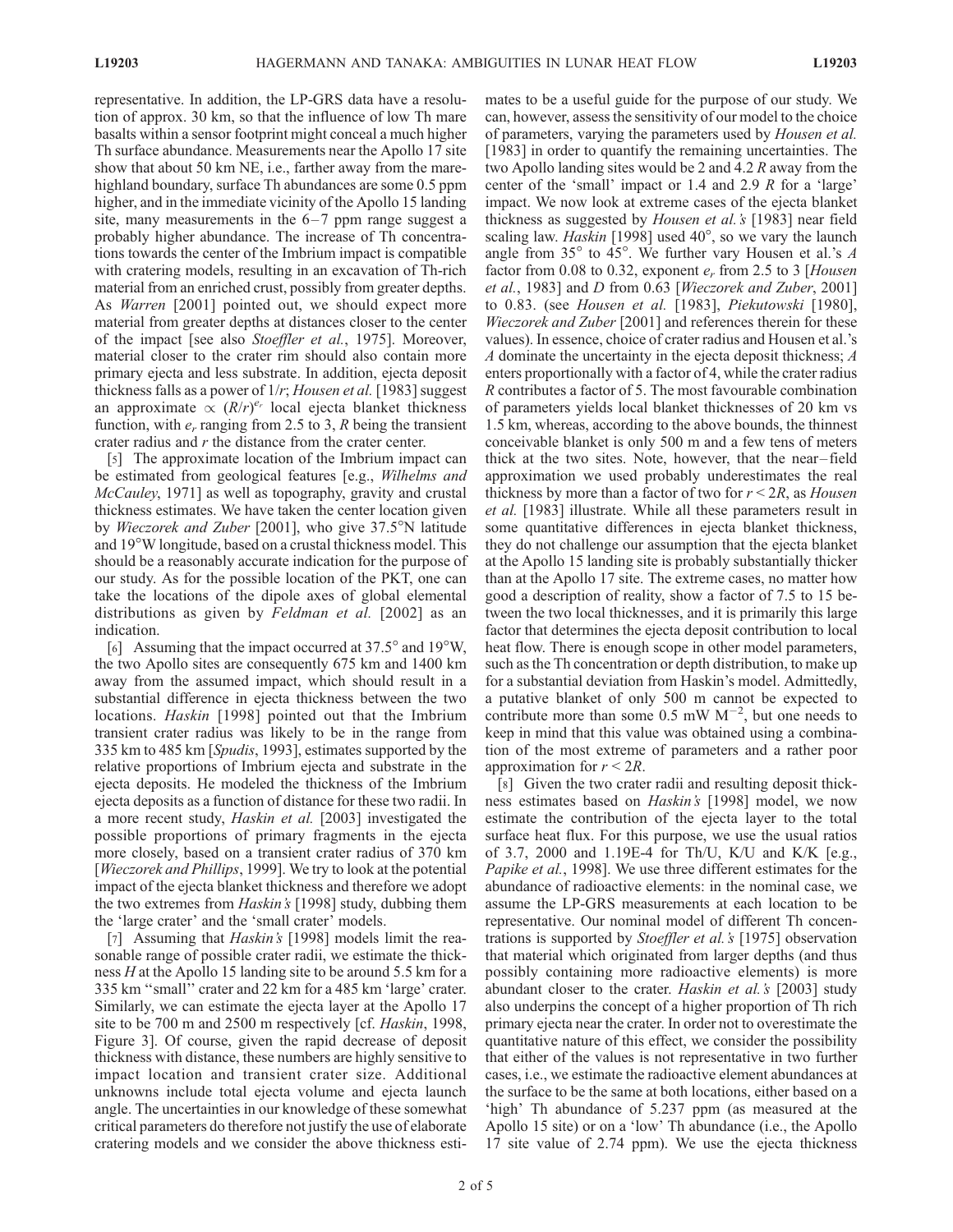

Figure 1. Difference in lunar heat flow between Apollo 15 and Apollo 17 landing sites caused by a Th-enriched layer whose thickness depends on the distance from the postulated Imbrium impact. Thorium concentration is an exponential function of depth. Skin depth is assumed to be equal to (shaded columns) or half (white columns) the thickness of the ejecta layer.

estimate of the 'small crater' model at the two landing sites, i.e.,  $H = 5.5$  km and 700 m respectively. In our first model we assume the Th concentrations c to be a function of depth z with

$$
c = c_0 \exp\left(-\frac{z}{Z}\right),\tag{1}
$$

where  $c_0$  is the Th surface concentration and Z the skin depth. In two scenarios we use  $Z = H$  and  $Z = H/2$  at the two locations,  $c_0$  being the surface concentration measured by LP –GRS. We calculate the heat flux contribution of the ejecta by integrating over the layer from  $z = 0$  to  $z = H$  and, finally, we compare the net difference between the two Apollo landing sites in surface heat flux resulting from each of the thorium abundance distributions, the delta heat flux value. The results are shown in Figure 1. We can see that a skin depth of  $Z = H$  results in a difference in heat flux of more than 2 mW  $m^{-2}$  if  $c_0$  equals the LP-GRS concentrations at both landing sites. This value remains largely unchanged if Thorium concentrations at both locations are around 5.23 ppm. Total heat flux from the ejecta layer at the Apollo 15 site is 2.5 mW  $m^{-2}$ . This model can contribute considerably to explaining the difference in lunar heat flow of 5 mW  $m^{-2}$  between the two landing sites as given by Langseth et al. [1976]. An increase of the ejecta layers to 12 km and 1.5 km respectively (i.e., considerably below the maximal layer thicknesses permitted) would explain the total difference. Similarly, a higher Th abundance — which is possible, as pointed out above — could contribute an extra 0.5 mW per ppm Th. If  $Z = H/2$  (white bars), the difference in heat flow from the ejecta layer between the two locations becomes too small to explain the difference between Apollo 15 and 17.

[9] The ejecta generation by the Imbrium impact does not necessarily demand that the exponential depth distribution of radioactive elements be valid — we need to look at the possibility of a homogeneously enriched ejecta blanket, too. In our next model we therefore demonstrate how large

the heat flow contribution from the ejecta layer could potentially be.

#### 3. Thorium Origin and Error Bars

[10] In our second model, radioactive element abundance within the ejecta layer does not decrease with depth, assuming that the exponential decrease used in our first model is not necessarily the only possible concentration function. We now compare the influence of total ejecta thickness, based on Haskin's [1998] 'large' and 'small' crater outlined above, again using the 'nominal', 'high' and 'low' Thorium concentration models. As is obvious from Figure 2, the expected difference in heat flow caused by the difference in thickness of the ejecta deposits can be of the order of 15 mW  $m^{-2}$  in the nominal case for the large crater model. There is little change if the 5.2 ppm Th value is representative for both Apollo sites. For the low Th abundance model we obtain a difference in heat flow of approx. 7 mW  $m^{-2}$ . Using the small crater model, i.e., thicknesses derived from an Imbrium transient crater radius of 335 km, the maximal difference in heat flux, is only  $\sim$  4 mW m<sup>-2</sup>, which is still enough to explain the heat flow difference between Apollo 15 and 17.

[11] This effect is quite remarkable in that it shows that (a) it could be the thickness of the ejecta deposit layer alone (and thus, ultimately, the size of the Imbrium impact event) which causes the Apollo heat flow values to be different and (b) the Imbrium ejecta alone could contribute a substantial proportion of the surface heat flow. The magnitude of this effect might even surpass the influence of the boundary focusing effects demonstrated by Rasmussen and Warren [1985]. The difference in Th abundance between the two Apollo sites, on the other hand, is much subdued by the effect of the different ejecta blanket thicknesses. Notwithstanding the constraints imposed by bulk composition and thermal state, the maximal total heat flux at the Apollo 15 site (i.e., with an ejecta deposit thickness of 22 km and 5.237 ppm Th) from the enriched layer alone could theoretically be as high as 16 mW  $m^{-2}$ , more than enough to dwarf the entire contribution of lower crust and mantle, and could be even higher in





Figure 2. Difference in lunar heat flow between Apollo 15 and Apollo 17 landing sites caused by a Th-enriched layer whose thickness depends on the distance from the postulated Imbrium impact. Thorium concentration is assumed to be constant. We estimated layer thickness based on a crater diameter of 335 km (white columns) and 485 km (shaded columns) respectively.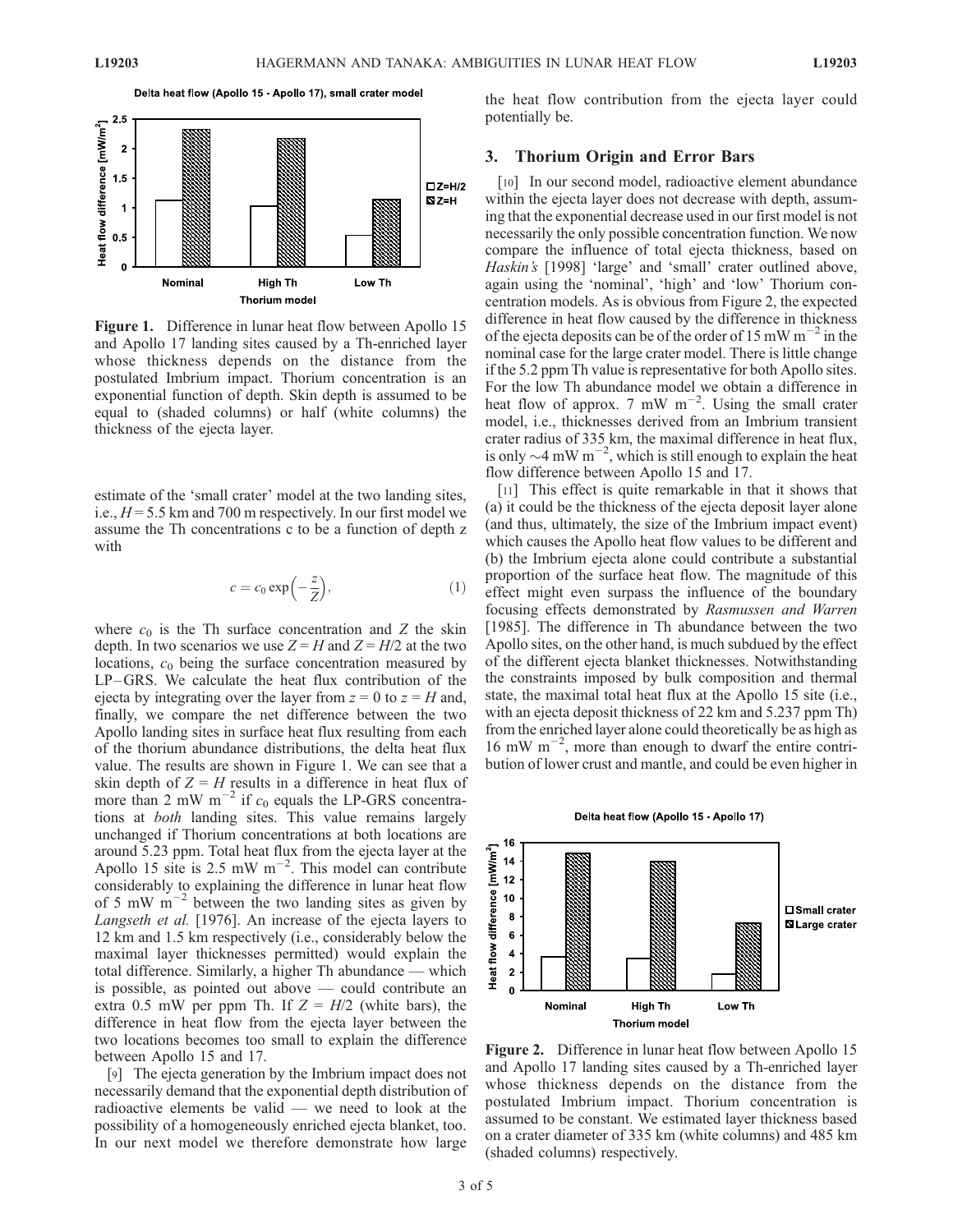the center of the PKT, where surface Th is a combination of pre-existing thorium enriched crust and Th-rich ejecta. This highlights the full extent of the ambiguity in interpreting the available lunar heat flow measurements: we probably do not have enough data points to derive definite conclusions with an acceptable degree of certainty.

[12] We have so far ignored many of the intricacies of impact cratering and the resulting ejecta distributions, instead focusing on parametric extremes. Assuming that the impact location is reasonably well known, we have looked at sensitivity to crater size, thorium abundance and Th depth distribution. A steeper decrease of the proportion of primary fragments with distance would increase the heat flow difference. However, it is the cumulative radioactive heat released below a location that matters, and thus surface heat flow is more sensitive to the thickness of the blanket than to a difference in Th composition between the two sites; as we have discussed above, blanket thickness is likely to vary by a much larger factor than Th abundance.

[13] *Haskin et al.'s* [2003] study of lunar ejecta thickness and composition as a function of various parameters gives a more complete picture and any detailed analysis of the data returned by Apollo (and, hopefully, future experiments) should give consideration to these parameters. With only two data points, one can of course speculate, but we prefer to postpone any quantitative investigation of these effects. We merely wanted to point out that the difference in measurements can be explained by the Imbrium ejecta thickness, irrespective of what causes the thickness to vary.

[14] While it could be argued that our approach in this study is somewhat simplistic, it nevertheless emphasizes that there is more than one possible explanation for the difference between the Apollo measurements. Another explanation is given by Wieczorek and Phillips [2000], who pointed out that the difference between the two Apollo measurements could be explained by the Apollo 15 landing site being closer to the center of the high-Th PKT. Crustal thicknesses, on the other hand, should be fairly similar at the two sites. Based on gravity and topography data, estimates range from 48 km to 50 km [Wieczorek and Phillips, 1998, 1999].

[15] The very locations of the two Apollo data points mean that thermal focussing effects, Th concentrations and thicknesses of the megaregolith and ejecta blanket all interact on similar scales in terms of surface heat flow. We think that caution is required when basing one's lunar models on the Apollo measurements because their values could critically depend on the precise size and location of an Imbrium impact and subsequent re-distribution of Th-rich ejecta.

[16] Further heat flow measurements are therefore required. Measurements within and near the PKT (and possibly at the Imbrium antipode) might help to quantify the heat flow contribution of the Imbrium ejecta deposits. LUNAR-A or a similar mission [e.g., *Mizutani et al.*, 2003] could add two more data points. LUNAR-A is expected to obtain heat flow estimates with at least 30% accuracy [Tanaka et al., 1999]. Penetrators can be assumed to be in better thermal contact with the regolith than bore hole based methods, which benefits thermal conductivity measurements. They can also avoid the influence of diurnal and annual heat waves if they penetrate deep enough (unless deep holes can be drilled, avoiding secular heat waves is rather academic). However, on-board instrumentation of penetrators is limited considerably by power and mechanical constraints, making thermal measurements challenging. With the resources available on Earth, accurate thermal conductivity measurements do not pose a problem [e.g., von Herzen and Maxwell, 1959; Cull, 1974], but on the moon it is very difficult to ensure perfect thermal contact whilst leaving the regolith unaltered. With respect to the Apollo experiments it needs to be said that the first, active, measurement of regolith thermal conductivity were based on observing the temperature response in the heat flow probe to a heater. *Langseth et al. s* [1976] later, revised conductivity values are based on the thermal diffusivity derived from the depth penetration of long term heat waves, which suggests that there can be substantial benefit from long term measurements. Global measurements by remote sensing would help to reduce ambiguities by giving global coverage. Keihm [1984] proposed orbital microwave radiometry, but to date no further detailed studies of feasibility and potential benefit of such an experiment have been published. This is possibly due to the large uncertainties, most importantly in regolith spectral and scattering properties, which make the scientific benefit of global microwave radiometry questionable. One could, however, argue that the global coverage combined with in situ, infrared and bistatic radar data might eventually facilitate a reduction of the inherent uncertainties in this method.

#### 4. Conclusions

[17] Our intention was to emphasize the need to treat those lunar models whose main sources of evidence are the presently available heat flow values with the necessary caution. We have done this by comparing the influence of thorium concentrations and ejecta layer thicknesses, assuming the near-surface Th enrichment at the Apollo landing sites was caused by the Imbrium impact. An exponential decrease of Th with depth based on the LP-GRS surface concentrations and ejecta layer thicknesses estimated from the postulated Imbrium impact can explain the difference in heat flow between the two Apollo measurements. We have, however, shown that ejecta layer thickness and distribution of radioactive elements with depth are critical parameters in the analysis of these measurements. Consequently, the heat flow data available do not enable us to constrain the thermal state of the Moon with 100% confidence. Our results underline the need for further, if possible global, coverage of lunar surface heat flow. In the meantime, when extrapolating from Apollo values to lunar global heat flow, we recommend the use of a very long ruler for drawing error bars.

[18] Acknowledgment. The authors would like to express their gratitude for a thorough and very constructive review by Mark Wieczorek, whose critical comments greatly improved this manuscript.

#### References

- Cull, J. P. (1974), Thermal conductivity probes for rapid measurements in rock, J. Phys. E. Sci. Instrum., 7, 771 – 774.
- Evans, L. G., R. C. Reedy, and J. I. Trombka (1993), Introduction to planetary remote sensing gamma ray spectroscopy, in Remote Geochemical Analysis: Elemental and Mineralogical Composition, edited by C. M. Pieters and P. A. J. Englert, pp.  $167-198$ , Cambridge Univ. Press, New York.
- Feldman, W. C., O. Gasnault, S. Maurice, D. J. Lawrence, R. C. Elphic, P. G. Lucey, and A. B. Binder (2002), Global distribution of lunar composition: New results from Lunar Prospector, J. Geophys. Res., 107(E3), 5016, doi:10.1029/2001JE001506.